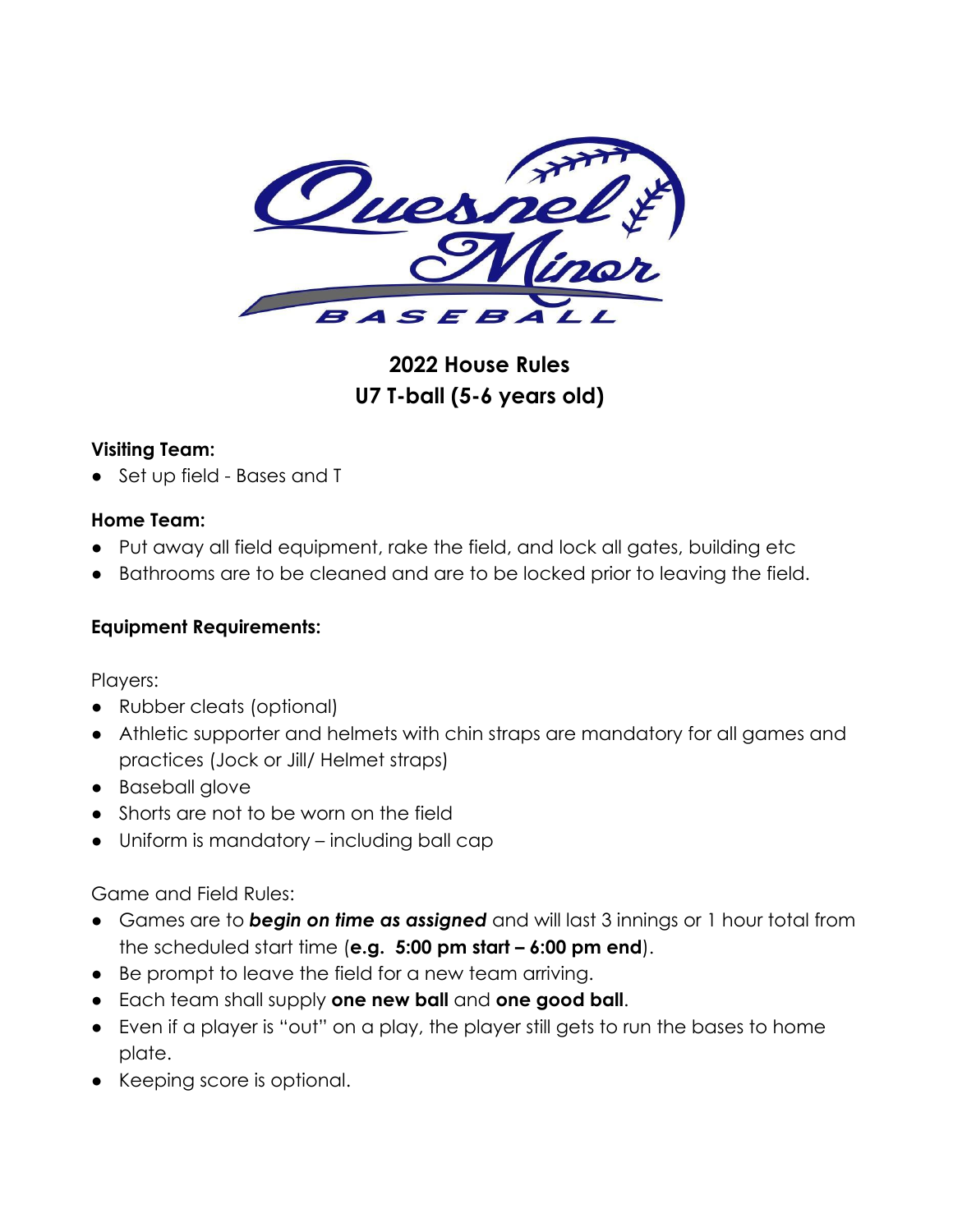#### **Base Stealing/Running Rules:**

- NO STEALING
- Runners advance only one base on every hit
- The last batter in the inning runs all the way around the bases
- No base advancement allowed on over throws

#### **Players:**

- All players bat, each inning from ball placed on tee. After 3 tries, the coach helps the player swing.
- All players play in the field each inning.
- All players must have the opportunity to play at all positions, if capable.
- Have fun, be safe.

## **Coaches:**

● Coaches are responsible to control own team players, parents, and fans

## **Dugouts must be** *swept and cleaned* **following games or practice use.**

**All complaints are to be directed to the Division Coordinator prior to informing the Executive. All complaints must be made in** *written form***.**

## **Rule 30: T-Ball Specific Rules**

## **30.01 Preamble**

The following rules are suggested for use for leagues that operate a T-Ball League (5 and 6 year olds).

The B.C.M.B.A. is pleased to provide to its member affiliates the following rule variations covering minor divisional play in the T-Ball Division. This format is designed to get young people interested in the game of baseball by stressing and maintaining active participation of all the players; with mandatory and total free substitutions each inning and emphasis placed on teaching the fundamentals of baseball. To emphasize the noncompetitive nature of this division, no official scorebook shall be maintained during a game and no standings shall be kept during a season. IMPORTANT:

The T Ball rules contained in this handbook are intended to be guidelines and member associations may alter rules to better suit their own requirements.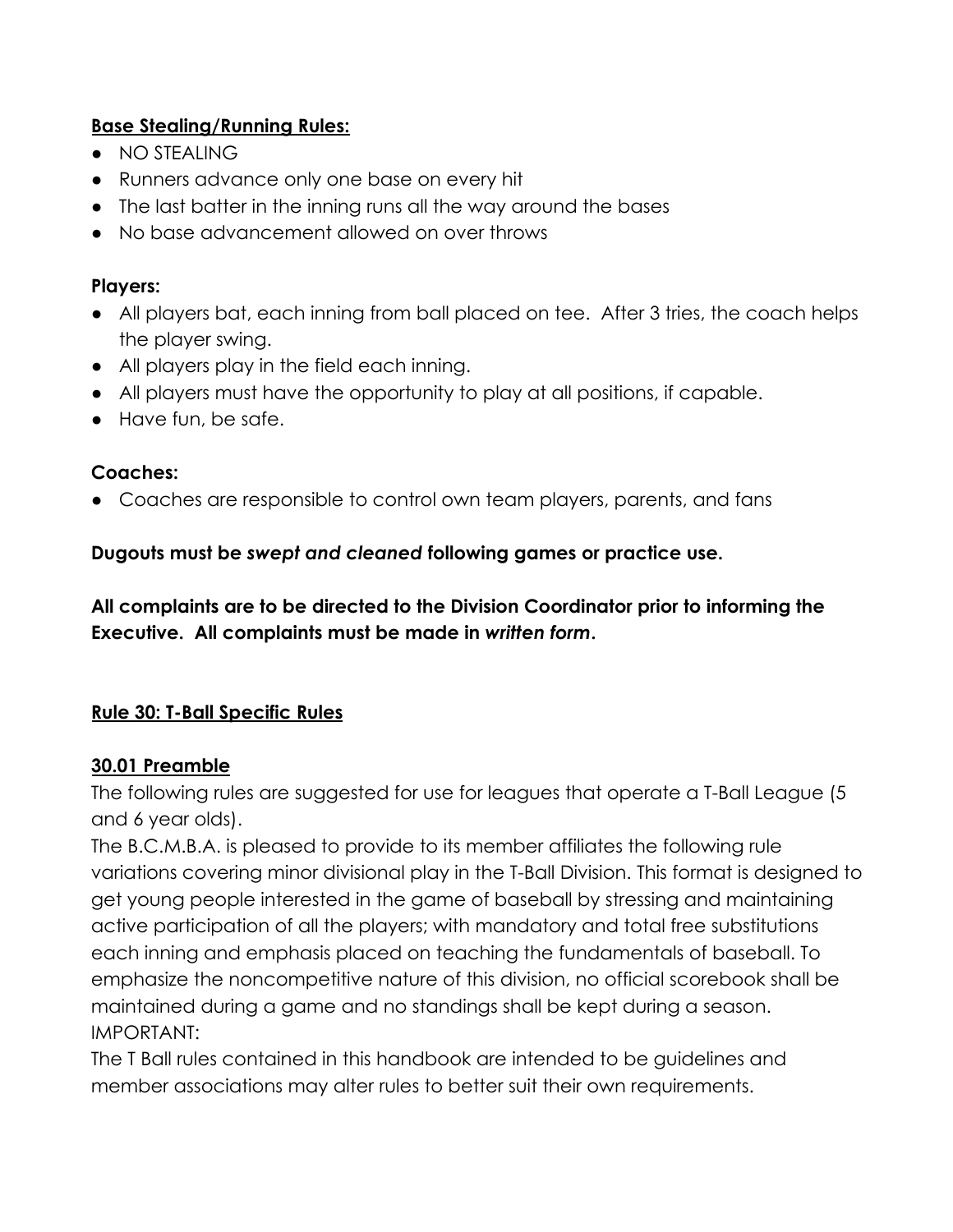## **30.02 Batting Tees**

Batting Tees shall be a stand that will be placed on home plate for the purpose of holding the ball for the batters to swing at. It should be portable and adjustable to the height of the batter's choice.

## **30.03 Playing Line**

Playing Line is the arched line from the first and third base lines which is a guideline for the plate umpire to determine a fair hit ball. The playing line is the distance down the first and third base lines and from the tip of home plate and shall be fifteen feet (15'). A chalk line or other white material is then arched across the playing field. A Fair Hit Ball is a legally batted ball that in the plate umpire's opinion will or could have firmly crossed the playing line, in fair territory, even if it is fielded before crossing the line.

A Dead Hit Ball is a legally batted ball that in the plate umpire's opinion will not or could not have firmly crossed the playing line, even if it is fielded. But, if the ball is in flight and is caught the batter is out and the ball is alive.

## **30.04 General**

(A) In "T-Ball" there shall be no pitching to the batter therefore no bases may be awarded on balls, there is no bunting and the infield-fly rule does not apply.

(B) Each team shall have a total roster and starting lineup of twelve (12) players but, if due to unavoidable circumstances, either team has less than twelve (12) players, but not less than eight (8) players, the game shall be played.

(C) Before the game begins the manager or coach must give a copy of his batting lineup to the opposing manager.

(D) It is recommended that all players be listed on the batting lineup in the order that they will bat for the entire game and the order remains constant for the entire game. (F) It is highly recommended that a minimum of one coach, and a maximum of two coaches, while his or their team is playing on the defensive, be on the playing field providing guidance and training to his or their team in the fundamentals of baseball. (G) Players may be changed to any defensive position at any time during the game. However, it is recommended that defensive changes only be made at the beginning of an inning.

(H) Each defensive team shall have:

A maximum of seven (7) infielders including the catcher who shall play in the usual position and five outfielders who shall play in the areas as designated.